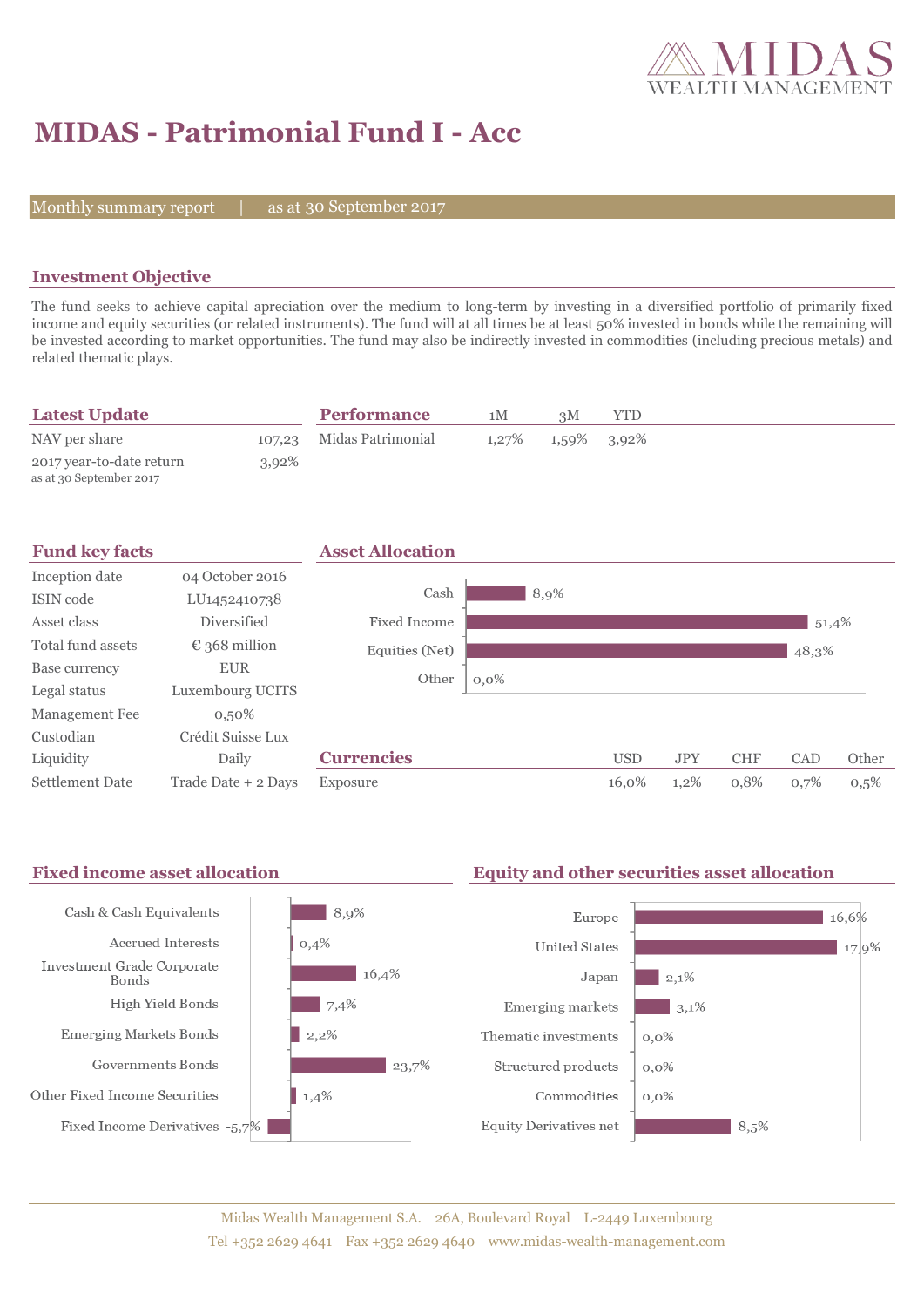

## **MIDAS - Patrimonial Fund I - Acc**

Monthly summary report | as at 30 September 2017

| Top 10 fixed income holdings            | YTM     | Rating     | Weight  | <b>Fixed income rating breakdown</b> |
|-----------------------------------------|---------|------------|---------|--------------------------------------|
| DEUTSCHLAND REP : DBR 0 1/2 08/15/27    | $0,5\%$ | <b>AAA</b> | 5,5%    |                                      |
| SPANISH GOV'T: SPGB 1.45 10/31/27       | 1,7%    | $BBB+$     | 5,3%    | 11,0%<br>AAA                         |
| PORTUGUESE OT'S : PGB $43/406/14/19$    | $0.0\%$ | BBB-       | 4,1%    | AA<br>6,1%                           |
| BTPS: BTPS 0.35 11/01/21                | $0,5\%$ | <b>BBB</b> | 3,5%    | А<br>$0.0\%$                         |
| FRANCE O.A.T.: FRTR 0 1/2 05/25/25      | 0,4%    | AA         | $3,0\%$ | <b>BBB</b><br>42,9%                  |
| CELLNEX TELECOM : CLNXSM 27/8 04/18     | $2,2\%$ | $BB+$      | $1,7\%$ | <b>BB</b><br>$11,3\%$                |
| GAZPROMBANK: GPBRU 3.984 10/30/18       | 1,1%    | $BB+$      | 1,7%    | B<br>11,7%                           |
| BOLLORE SA : BOLFP 2 01/25/22           | $1,3\%$ | NR.        | $1,7\%$ | <b>CCC</b><br>$2,0\%$                |
| ICCREA BANCA SPA : ICCREA 1 1/2 02/21/2 | 0,8%    | BB         | 1,7%    | <b>NR</b><br>14,9%                   |
| PRYSMIAN SPA : PRYIM 2 1/2 04/11/22     | 1,0%    | <b>NR</b>  | 1,4%    |                                      |

| Top 10 equity holdings           | Sector                        | Weight | <b>Equity sector breakdown</b>        |                     |
|----------------------------------|-------------------------------|--------|---------------------------------------|---------------------|
| <b>BANK OF AMERICA CORP</b>      | Financials                    | 0,8%   | Consumer Discretionary                | 11,8%               |
| <b>JPMORGAN CHASE &amp; CO</b>   | Financials                    | 0,8%   | Consumer Staples                      | 8,0%                |
| <b>CHECK POINT SOFTWARE TECH</b> | <b>Information Technology</b> | 0,7%   | Energy                                | 8,5%                |
| ABN AMRO GROUP NV-GDR W/I        | Financials                    | 0,7%   | Financials                            | 18,3%               |
| <b>CITIGROUP INC</b>             | Financials                    | 0,7%   | Health Care                           | $13,4\%$            |
| AMAZON.COM INC                   | <b>Consumer Discretionary</b> | 0,7%   | Information Technology<br>Industrials | 18,2%<br>12,1%      |
| <b>ING GROEP NV-CVA</b>          | Financials                    | 0,7%   | Materials                             | $1,5,3\%$           |
| <b>AXA SA</b>                    | Financials                    | 0,7%   | Telecommunication $\blacksquare$ 1,7% |                     |
| <b>RAYTHEON COMPANY</b>          | Industrials                   | 0,7%   | Utilities                             | $1,0\%$             |
| <b>JOHNSON &amp; JOHNSON</b>     | <b>Health Care</b>            | 0,7%   | Real Estate                           | $\blacksquare$ 1,8% |

### **Top 5 funds and other holdings**

| Nordea Stable Emerging Markets Equity | 2,5% |
|---------------------------------------|------|
| Amundi ETF TOPIX EUR Hedged           | 2.1% |
| <b>MM</b> Convertible Europe          | 1,4% |